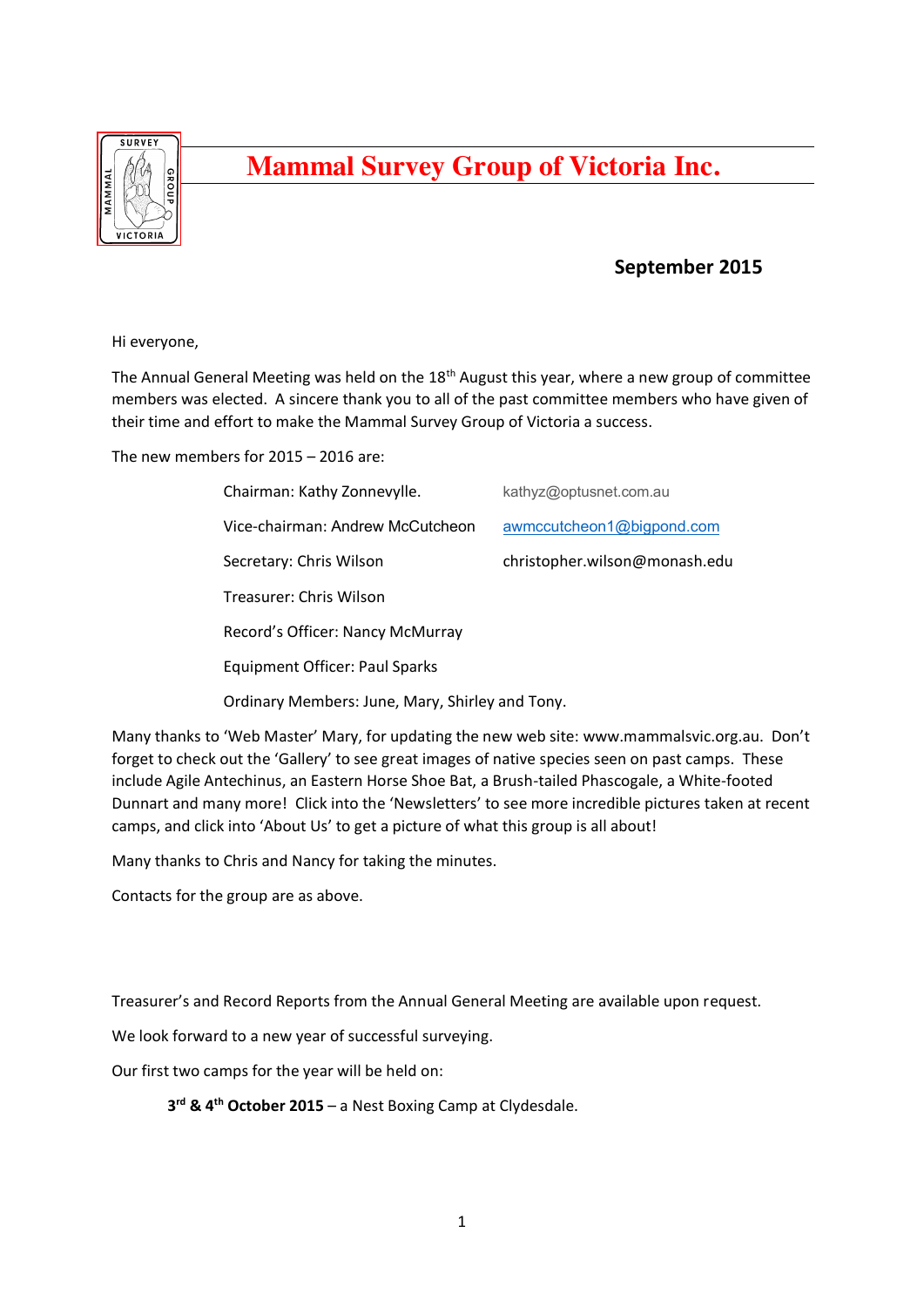

Take Newstead road from Daylesford,<br>right at Jones-Reece road (signed). C<br>Jim Crowe creek, turn right into Wilson<br>lane, take first left (ie, don't go straight<br>ahead south), then first right (severely<br>eroded track). Enter v Newstead road from Daylesford & Midland<br>Hwy from Castlemaine are both shown in<br>black. North to top of page

Kathy will be the camp commandant for the above camp and can furnish any further details of this camp.

 **31st October – 3rd November 2015**, at Mali Dunes. Bernie has invited the Renmark Field Naturalists Group to camp in the week prior and encourages everyone to come early if we want to join them.

Directions and information for the Mali Dunes Camp:

"Mali Dunes" is a private property located on Millers Rd, Yanac North (VicRoads Country Directory Map 24G2). It is 621ha (1552 acres) in size (approximately 4kms by 2kms) of rolling sand dunes some 12 km south of the Big Desert Wilderness and 30 kms east of the SA border. It has been chained and farmed in the past (as late as 1995) but is now a Community Land Management (CLM) project site and is fully protected under a 'Trust for Nature' covenant. There is significant natural regeneration supplemented by extensive revegetation of direct seeding and plantings of local provenance.

It is 419km from Melbourne and is accessed by the Western Highway (A8) to Nhill (370km) and then the C225 road to Yanac (31km). From Yanac (don't cross the old rail line but turn left and pass the silos), continue north on the Nhill-Murrayville Track/Rd for approximately 12kms to the Millers Rd intersection (an all-weather road curving to the left/west). At Millers Rd, turn left and travel for 5.9kms passing the Dahwedarre Bushland Reserve on the left. The driveway to the gate of Mali Dunes is on the left opposite a windsock on an airstrip in the paddock to the right. The gateway is immediately before a white roadside post with 'double red reflectors' and the gate has 'Trust for Nature' and 'Community Land Management' signs on it. (If you go past a railway carriage in a paddock on the right you've gone too far and have to turn back - look for the white roadside post then immediately turn right into the driveway opposite the windsock.)

To get into the camp from the gate, the track goes for 1.6km and is firstly south (straight ahead) then west (right) past the access to the Terradome, then a little bit south (leftish) then swings east (hard left) at a bend with a 'Camp Sign' then goes between two dunes passing a small (normally bone dry) dam near the end then a bit north (leftish) and you are there. Phew - you think you've nearly done a circle - wait and see! The track is accessible by 2WD vehicles - please take care in the possible mud (we wish) on the clay and on the sandy rise after the bend and the dam on the last leg. This lot isn't meant to put you off - just making you aware - but please don't be deterred as there are vehicles to